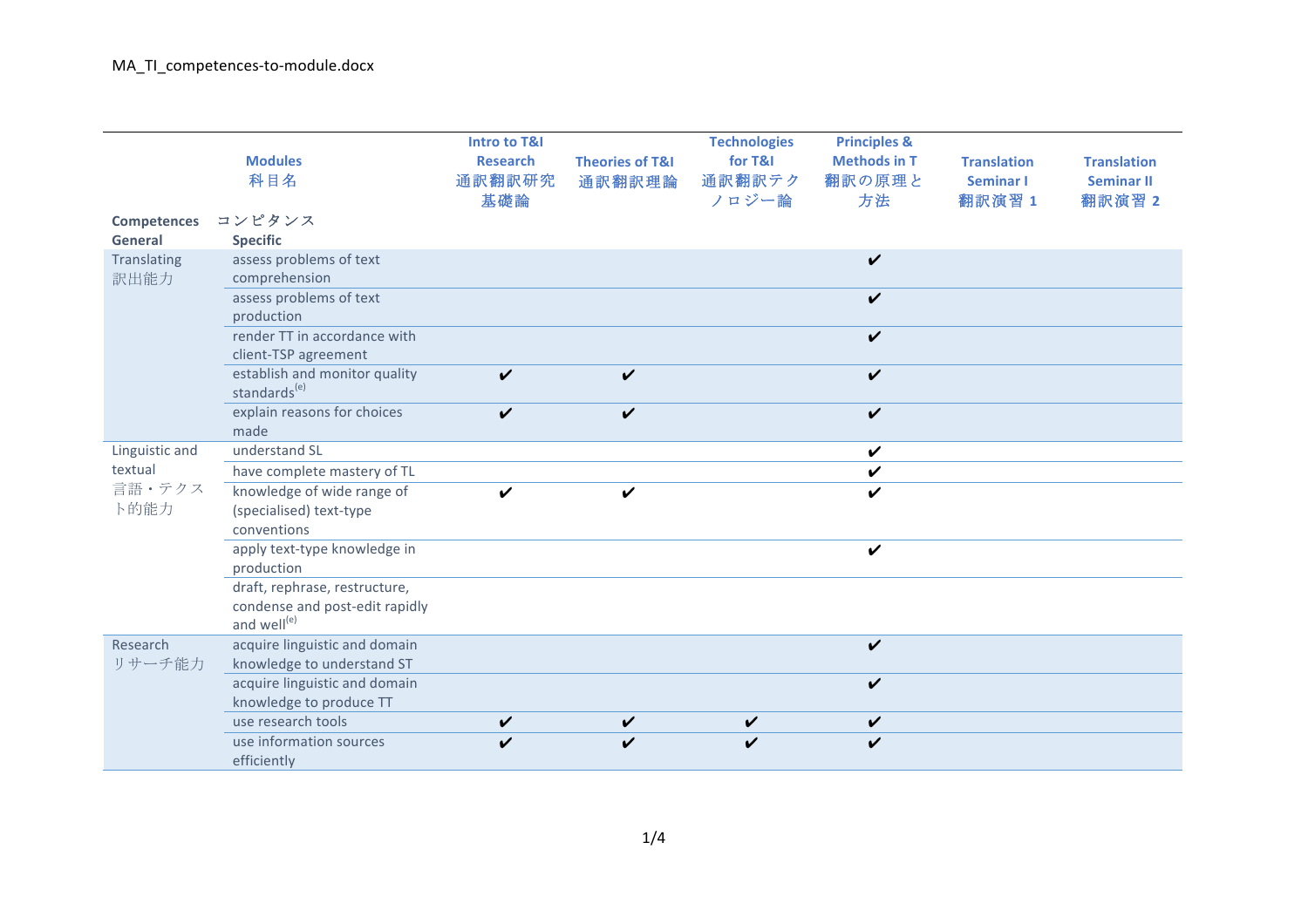MA\_TI\_competences-to-module.docx

|                      | <b>Modules</b><br>科目名                                                                         | <b>Intro to T&amp;I</b><br><b>Research</b><br>通訳翻訳研究<br>基礎論 | <b>Theories of T&amp;I</b><br>通訳翻訳理論 | <b>Technologies</b><br>for T&I<br>通訳翻訳テク<br>ノロジー論 | <b>Principles &amp;</b><br><b>Methods in T</b><br>翻訳の原理と<br>方法 | <b>Translation</b><br>Seminar I<br>翻訳演習 1 | <b>Translation</b><br><b>Seminar II</b><br>翻訳演習 2 |
|----------------------|-----------------------------------------------------------------------------------------------|-------------------------------------------------------------|--------------------------------------|---------------------------------------------------|----------------------------------------------------------------|-------------------------------------------|---------------------------------------------------|
| <b>Competences</b>   | コンピタンス                                                                                        |                                                             |                                      |                                                   |                                                                |                                           |                                                   |
| General              | <b>Specific</b>                                                                               |                                                             |                                      |                                                   |                                                                |                                           |                                                   |
| Cultural             | make use of information about                                                                 |                                                             |                                      |                                                   |                                                                |                                           |                                                   |
| 文化的能力                | knowledge base, locale,<br>behavioural standards, value<br>systems of S/T cultures            |                                                             |                                      |                                                   |                                                                |                                           |                                                   |
| Technical            | use current information                                                                       |                                                             |                                      | ✔                                                 | ✔                                                              | ✓                                         | ✔                                                 |
| 技術的能力                | technology tools to prepare and<br>produce translations                                       |                                                             |                                      |                                                   |                                                                |                                           |                                                   |
|                      | prepare and produce<br>translation in different formats<br>for different media <sup>(e)</sup> |                                                             |                                      | V                                                 | V                                                              | ✓                                         | ✔                                                 |
|                      | adapt and familiarise self with<br>new tools <sup>(e)</sup>                                   |                                                             |                                      | ✔                                                 |                                                                | ✓                                         | V                                                 |
|                      | know the possibilities and limits<br>of $MT(e)$                                               | $\boldsymbol{\nu}$                                          | V                                    | ✓                                                 |                                                                | ✓                                         |                                                   |
|                      | use current terminology<br>collections                                                        |                                                             |                                      | ✓                                                 |                                                                |                                           |                                                   |
| Interpersonal        | collaborate within translation                                                                |                                                             |                                      |                                                   | ✔                                                              | ✔                                         | ✔                                                 |
| (from EMT)<br>対人関係能力 | teams and with subject experts                                                                |                                                             |                                      |                                                   |                                                                |                                           |                                                   |
|                      | negotiate with clients                                                                        |                                                             |                                      |                                                   |                                                                |                                           |                                                   |
|                      | specify and calculate services                                                                |                                                             |                                      |                                                   |                                                                |                                           |                                                   |
|                      | comply with professional<br>ethics <sup>(e)</sup>                                             |                                                             |                                      |                                                   |                                                                |                                           |                                                   |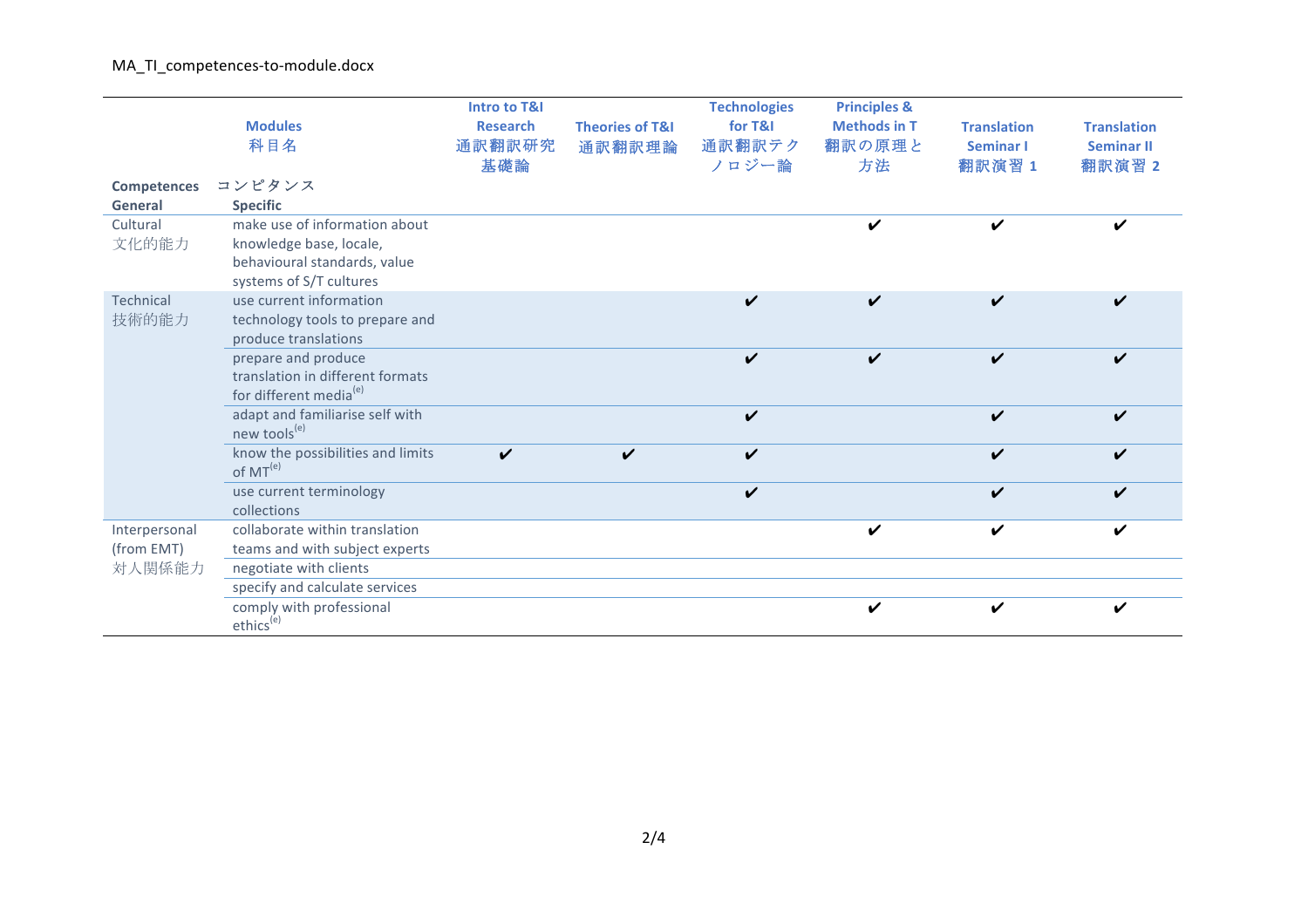## MA\_TI\_competences-to-module.docx

|                           |                                                                                            |                    | <b>Intro to Conf</b> |                       |                            |                     | <b>Special</b>             |                         |
|---------------------------|--------------------------------------------------------------------------------------------|--------------------|----------------------|-----------------------|----------------------------|---------------------|----------------------------|-------------------------|
|                           | <b>Modules</b>                                                                             | <b>Translation</b> | <b>Interpreting</b>  | <b>Conference</b>     | <b>Conference</b>          | <b>Interpreting</b> | <b>Seminar on TI</b>       | <b>Teaching T&amp;I</b> |
|                           | 科目名                                                                                        | <b>Practicum</b>   | 会議通訳入                | <b>Interpreting I</b> | <b>Interpreting II</b>     | <b>Practicum</b>    | (A, B, C)                  | 通訳翻訳教                   |
|                           |                                                                                            | 翻訳実習               | 門                    | 会議通訳 1                | 会議通訳 2                     | 通訳実習                | 特殊講義                       | 育論                      |
| <b>Competences</b>        | コンピタンス                                                                                     |                    |                      |                       |                            |                     |                            |                         |
| General                   | <b>Specific</b>                                                                            |                    |                      |                       |                            |                     |                            |                         |
| Translating<br>訳出能力       | assess problems of text<br>comprehension                                                   | $\checkmark$       | V                    | $\checkmark$          | V                          | $\checkmark$        |                            |                         |
|                           | assess problems of text<br>production                                                      | $\checkmark$       | $\checkmark$         | $\checkmark$          | $\boldsymbol{\mathcal{U}}$ | $\boldsymbol{\nu}$  |                            |                         |
|                           | render TT in accordance<br>with client-TSP agreement                                       | $\checkmark$       | $\checkmark$         | $\checkmark$          | $\checkmark$               | $\boldsymbol{\nu}$  |                            |                         |
|                           | establish and monitor<br>quality standards <sup>(e)</sup>                                  | $\checkmark$       |                      |                       |                            | $\checkmark$        | $\boldsymbol{\mathcal{U}}$ | ✔                       |
|                           | explain reasons for choices<br>made                                                        | $\checkmark$       | $\checkmark$         |                       | V                          | $\boldsymbol{\nu}$  | $\checkmark$               | V                       |
| Linguistic and<br>textual | have complete mastery of<br><b>TL</b>                                                      | $\boldsymbol{\nu}$ | $\boldsymbol{\nu}$   | $\checkmark$          | $\boldsymbol{\nu}$         | $\boldsymbol{\nu}$  |                            |                         |
| 言語・テクス                    | understand SL                                                                              | $\checkmark$       | $\checkmark$         | $\checkmark$          | $\checkmark$               | $\checkmark$        |                            |                         |
| 卜的能力                      | knowledge of wide range of<br>(specialised) text-type<br>conventions                       | $\boldsymbol{\nu}$ |                      | V                     | ✓                          | V                   | V                          |                         |
|                           | apply text-type knowledge<br>in production                                                 | $\boldsymbol{\nu}$ | ✓                    | $\checkmark$          | V                          | $\boldsymbol{\nu}$  |                            |                         |
|                           | draft, rephrase, restructure,<br>condense and post-edit<br>rapidly and well <sup>(e)</sup> | V                  | ✔                    | V                     | ✓                          | V                   |                            |                         |
| Research<br>リサーチ能力        | acquire linguistic and<br>domain knowledge to<br>understand ST                             | V                  | ✓                    | $\checkmark$          | V                          | $\boldsymbol{\nu}$  |                            |                         |
|                           | acquire linguistic and<br>domain knowledge to<br>produce TT                                | V                  | ✓                    | V                     | V                          | $\boldsymbol{\nu}$  |                            |                         |
|                           | use research tools                                                                         | V                  | $\checkmark$         | V                     | V                          | V                   |                            |                         |
|                           | use information sources<br>efficiently                                                     | V                  |                      | V                     | V                          | V                   |                            |                         |